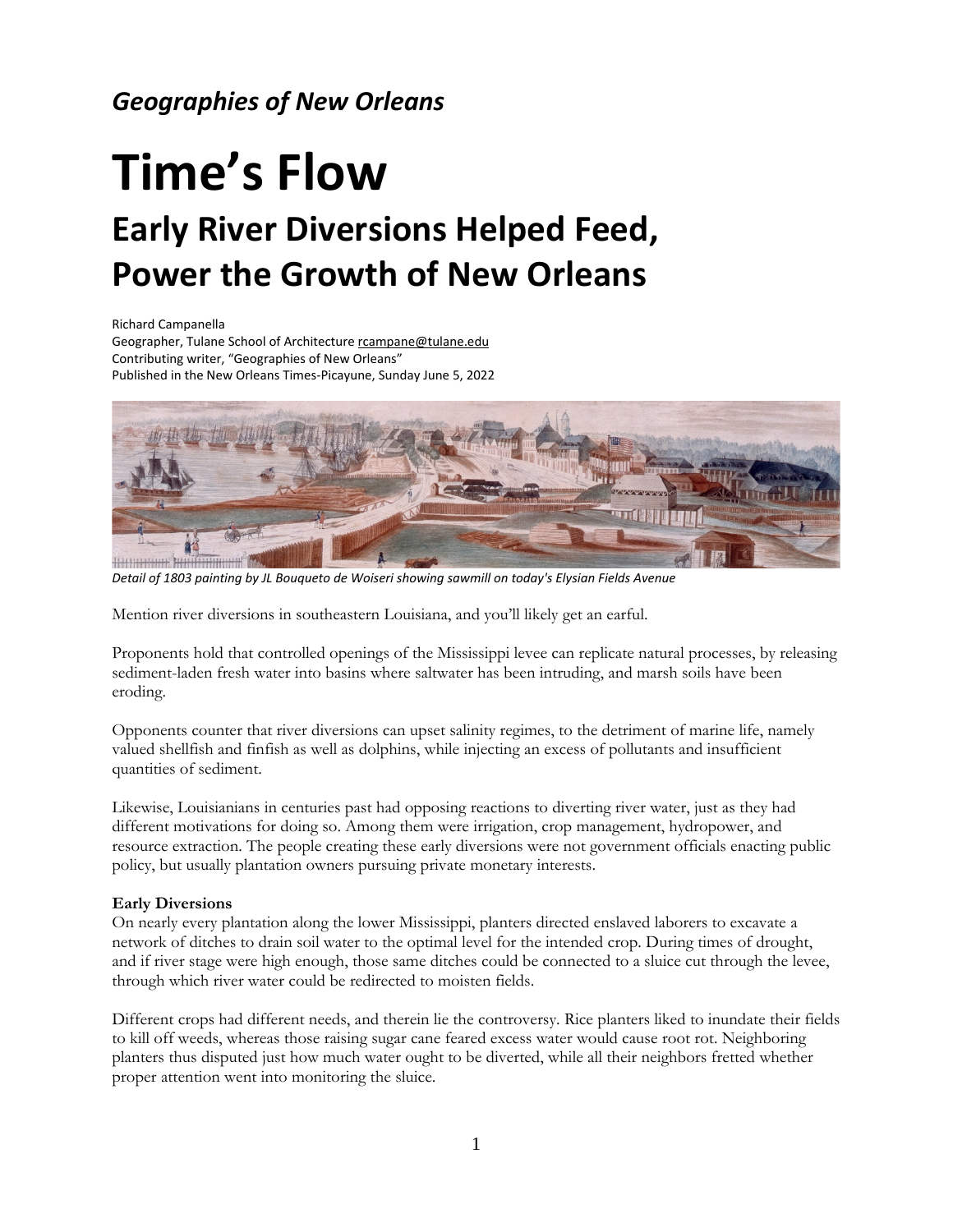If the river got too high, if the sluice gate malfunctioned, or if erosive currents scoured underlying soils, a levee might cave in, which could lead to a crevasse—that is, total levee failure causing destructive flooding.

Crevasse floods were the premier reason for historical deluges in our region, and while most of them were attributable to shoddy levee construction, the shoddiness could often be traced to an intentional diversion gone amok.

One notorious example was the Bell Crevasse of 1858, which occurred on the West Bank plantation of John M. Bell, upriver from the Harvey Canal.

In colonial times, this had been a rice plantation, where a sluice had been installed to divert river water onto the fields. After rice cultivation gave way to sugar cane, the old "sluice was removed [and] filled with earth," reported the *Daily Picayune*. "But the earth does not appear to have been packed with sufficient solidity, and when the river rose[,] it found the weak spot."

River water widened the fissure, and on April 11, 1858, it ruptured into a crevasse. Bell's plantation went under fast-moving water, and as the crevasse expanded to 300 feet in width and 22 feet in depth, so did neighbors' lands to the east, west, and south.

By mid-June, floodwaters extended "sixty-five miles [south and] still spreading out further," reported the *Jefferson Journal*, "until there is a strong probability that the Mississippi will soon be connected by an unbroken sea of water with the Gulf of Mexico." Not until autumn did the river stage drop enough for workers to repair the capacious breach—all traceable to a tiny decades-old diversion.

#### **Mill Races**

Another motivation for diverting the river was to harness energy. During high water, a wellpositioned diversion could be made into a "mill race"—that is, a canal flowing with just enough hydraulic head to turn a water wheel to grind rice or saw wood.

One early mill race was installed in the 1730s at present-day Algiers Point, when it was known as the Company Plantation, a colony-supporting operation of depots, facilities, and fields of rice, tobacco and indigo.

Rice being a critical food crop, engineers—probably Le Page du Pratz and Alexandre De Batz—had a sluice cut through the levee to steer river water down a race through a flume to a mill. The wheel astride the mill turned a stone to rub off the bran and leave behind the edible rice grains, which were then stored in an adjacent two-story warehouse.

Another mill-race diversion operated across the river, in what would later become the Faubourg Marigny.

There, around 1750, Claude Joseph Villars Dubreuil, Sr. had his enslaved workers excavate a sluice through the levee at what is now the foot of Elysian Fields Avenue. About 200 feet inland, he built a *moulin à planches* (sawmill), where high river water would flow down the run and through the flume to power the saw.

Dubreuil, being a big land owner as well as a shipbuilder and building contractor, benefitted in myriad ways from his sawmill. He harvested timber on his West Bank holdings and likely had the logs floated to his East Bank sawmill, whereupon he used the lumber for construction contracts. It's possible that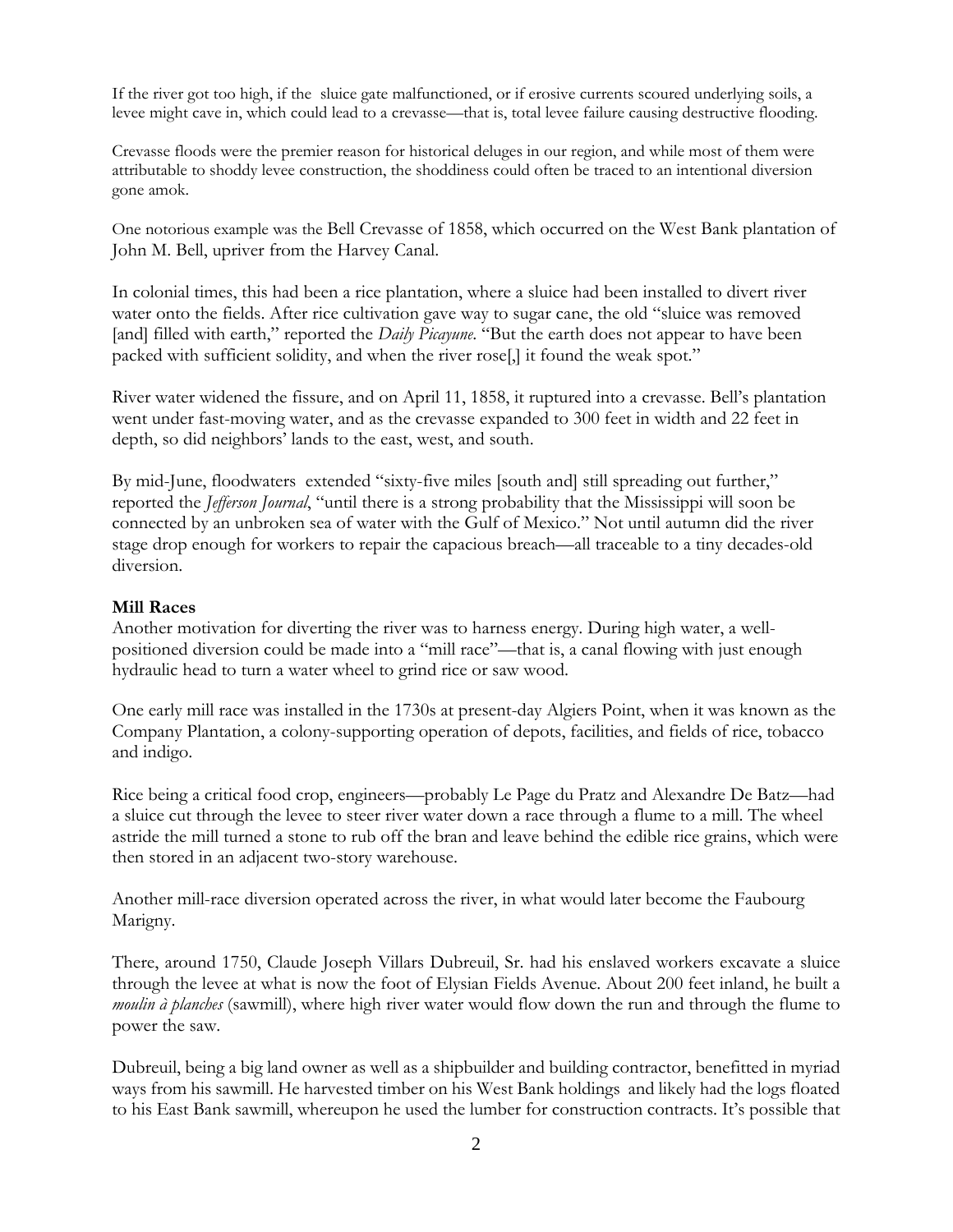beams hewed at Dubreuil's hydropower sawmill remain inside the Old Ursuline Convent, built by Dubreuil in 1752 and still standing at 1111 Chartres Street.

The sawmill lasted through the French and Spanish colonial eras, by which time the Marigny family owned the plantation, and the mill became known as the *Canal del Molino de Don Pedro de Marigny.* The sawmill appears prominently in a famous 1803 illustration titled "Under My Wings Every Thing Prospers," made by J. L. Bouqueto de Woiseri to commemorate the Louisiana Purchase.

The impact of Dubreuil's diversion affects us to this day. Being perfectly straight, the mill race gave reason for engineer Nicholás de Finiels, hired by the Marigny family to subdivide their plantation in 1805, to lay out a wide avenue along the race's trajectory.



*Detail of 1815 map by Jacques Tanesse shows diversion canal on today's Elysian Fields Avenue*

"The old sawmill canal determined the direction of the new streets," wrote architectural historian Samuel Wilson Jr., "the canal itself becoming the center of the principal street to which was given the name *Champs Elisées*." Elysian Fields Avenue thus became the main axis of the Faubourg Marigny, and remains so today.

According to historian Gwendolyn Midlo Hall, Dubreuil owed much of his success to "African slaves' technological knowledge—how to dam and control the waters of the rivers and bayous." That knowhow was by no means limited to Dubreuil's plantation. "Many of the planters have saw mills," wrote English Captain Philip Pittman in 1770. "[They] are worked by the waters of the Mississippi in the time of floods, and then they are kept going night and day till the waters fall."

Even after river stage lowered, mills could be operated through some clever engineering. According to environmental historian Adam Mandelman, "some planters also built a series of check dams that could impound and store water in the backswamp, at their rear of their plantations. When the river subsided, this stored water would be released to power the mill in reverse."

River diversions could also be broadened into a canal wide enough to extract natural resources from the backswamp. Cypress logs, Spanish moss, clay, wild game, and other raw materials could be floated up to the front of the plantation, even as water flowing down the same canal could be used to irrigate, grind, or saw.

### **End of an Era**

The era of private river diversions came to an end in the late 1800s, as the federal government became increasingly involved in designing and financing the control of the Mississippi River.